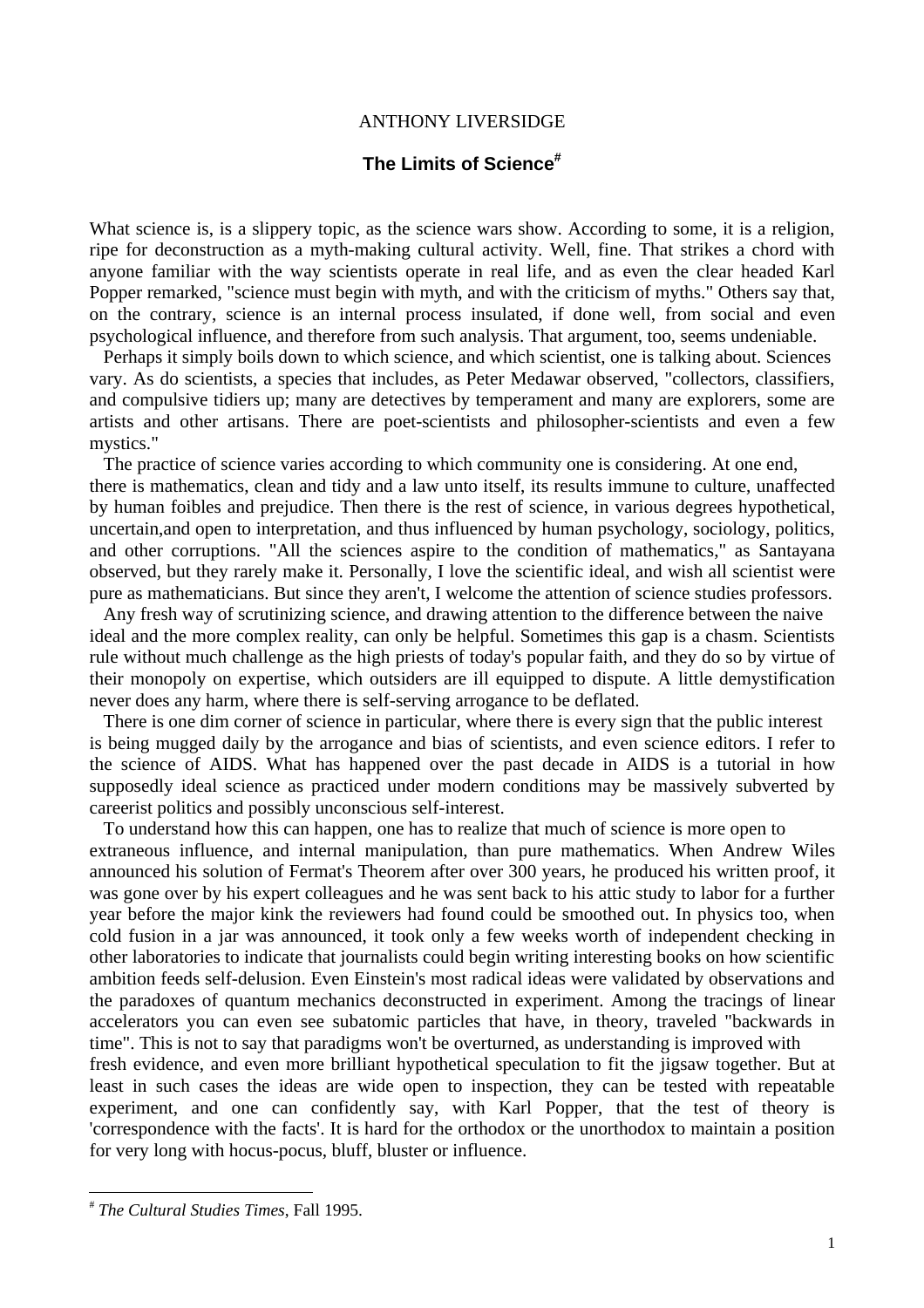But why then did Popper also say that the task in science is to separate bias of any kind from scientific results. ("Science must begin with myths, and with the criticism of myths.") Because in science, as in life, truth is not always made apparent in black and white. To a greater or lesser extent, it is a matter of inference, and interpretation of incomplete evidence. Many results, particularly in certain fields, are wide open to different interpretations, and thus to human bias, witting or not. Who can deny a sophisticated awareness of external mental influences at work in the less certain fields of medicine, biology, paleontology, zoology and the like, where limits to experiment so often confound certainty? No one can travel to examine a pulsar close-up or revisit past eras to see the incomplete fossil record, or the broken finds of archaeology, in life. Evolution can't be rerun to test a new theory of life's beginnings, or the development of wings. Truth is inferred, provisional, the best guess.

 Nowhere is this difficulty more obvious than in medicine. The results of health studies, for example, are often extremely provisional, as the day's news often teaches us (as I write, we are being told that eggs, bad for us last year, have just been rehabilitated). So much depends on epidemiology, the statistics of disease, and on studies where all the variables cannot all been controlled at once, and experiments (testing candidates for fatal disease on humans, for example) cannot always be done. Scientists who cultivate these vineyards must go with what incomplete evidence they have. Opinions and informed judgments replace verifiable fact, and this room for interpretation opens a Pandora's Box of anti scientific forces, from government interference to commercial influence and self interest, whether unconscious or not.

 Just how far from the purist ideal the practice of science really is has been clear since Jim Watson's account of the discovery of DNA, but science as careerist struggle was most exhaustively portrayed by David Hull in *Science as a Process* (University of Chicago, 1988). Hull concluded that while scientists cooperate well enough, the very engine of scientific achievement is the competitive urge which won't let them sleep till they have bested their rivals. Historians of science find many examples of corners being cut as scientists compete. Just recently, research on the papers of as great a hero of science as Pasteur has revealed claims which anticipated proof. All in all, science in practice is not always a gentlemanly business.

 What this all means is that overturning the orthodoxy is no easier in science than other disciplines, despite the professed open-mindedness of science as a vocation. As Thomas Kuhn pointed out, updating the received wisdom in a science is typically a no holds barred struggle where all the forces of bias and entrenched interest are brought to bear against the challenger, at least until the weight of logic and evidence becomes overwhelming, and perhaps even beyond that point. The opinion, for example, that the blueprint of life was contained in a protein, rather than the simpler molecule of DNA, lasted well past firm evidence to the contrary. The proof was dismissed as a mistake. Talk to any Nobel prize winner, and he/she will tell of the prejudice and close-mindedness which met their novel publications. The establishment reviewers will strenuously resist a new interpretation, and it doesn't take a cynic to suspect they are rationalizing their stake in the old paradigm, even if the motivation is unconscious.

 Which brings us to the latest and greatest example of paradigm protectionism, the sputtering, almost suppressed challenge to the ruling notion in the science of AIDS: the hypothesis that the syndrome is an infectious disease caused by the notorious retrovirus, HIV. What is still not widely enough appreciated is that there is substantial doubt among some well-informed scientists and commentators that this simple retrovirus is the right answer to the puzzle of AIDS, that is, the severe immune collapse and its many attendant diseases, which are called AIDS if HIV is present. But over the past decade this doubt has been largely stifled, and prevented from attaining a full airing in the science journals and in the media.

 There are many reasons for the doubt, not the least of which is that the theory was announced before compelling evidence was in. In fact even today, despite the theory's universal adoption by virtually all of the scientists in the field (those who publicly think otherwise cannot obtain federal funding), there is no published paper any scientist can point out as quotable proof that HIV causes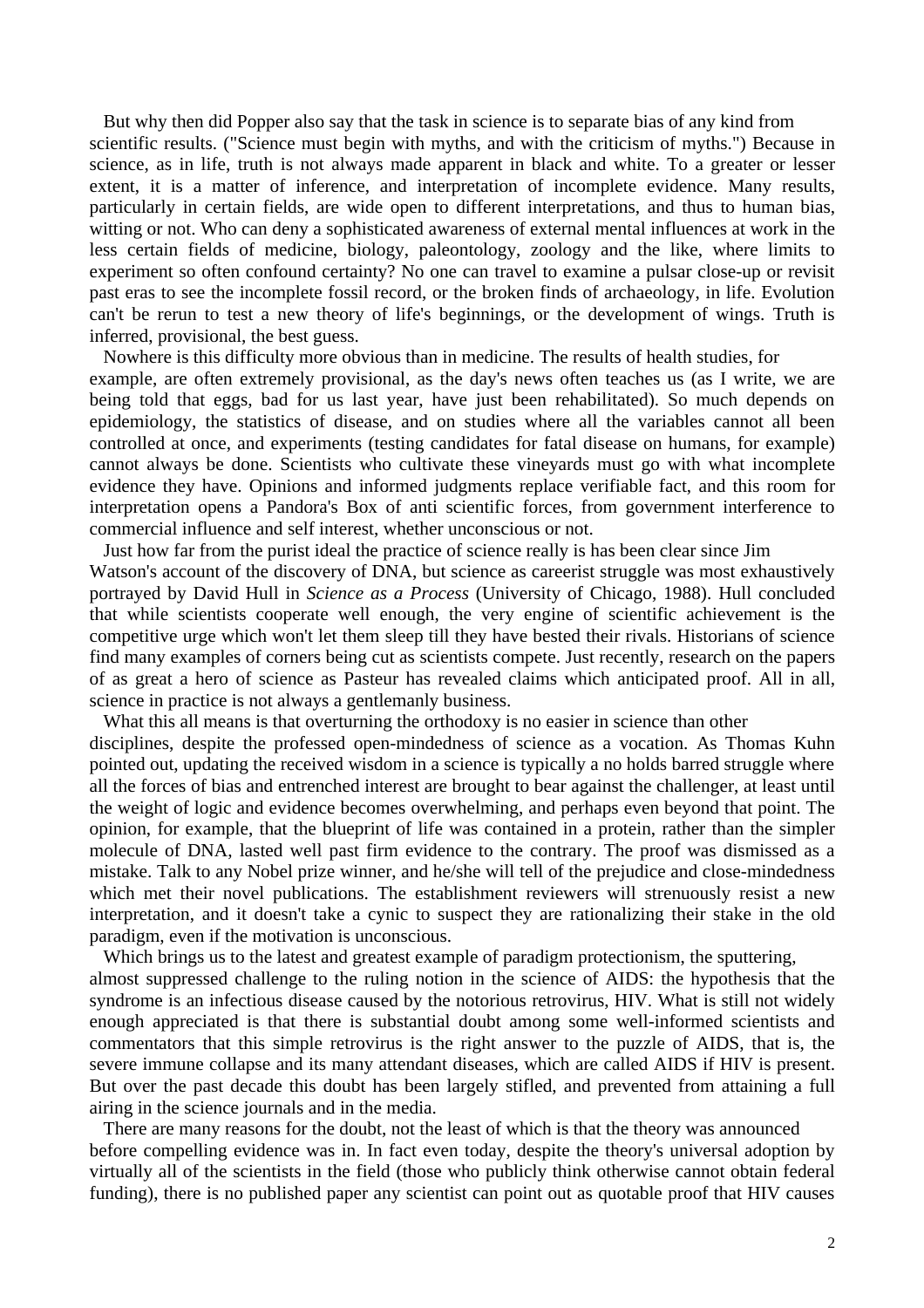AIDS ("A Conversation with Kary Mullis", *California Monthly*, Sept 1994, p. 16). Tens of thousands of published papers assume the notion as a premise, and thus appear to bolster the paradigm beyond dismantling critique. The very name of the retrovirus Human Immunodeficiency Virus suggests certainty about its role. Yet, critics point out that, after a decade and some \$25 billion worth of investigation, convincing lab proof for how HIV might induce immune collapse on the molecular level is still missing. Other indications of a problem with the current hypothesis is that it has "failed to produce public health benefits, as no antiviral drug, no vaccine, and no efficient prevention have been developed. Above all, the HIV-AIDS hypothesis has failed to make valid predictions, the acid test of scientific hypotheses. For example, the prediction that AIDS would spread exponentially in the general population proved to be flawed." (P. Duesburg, *Genetica*, Vol. 95, No. 13, March 1995, p.3).

 Perhaps the greatest weakness of the ruling paradigm is that the evidence that HIV is the cause of AIDS remains purely epidemiological, an association of HIV with AIDS that doesn't prove it is the cause, because correlation does not prove causation. This sole exhibit of the prosecution is vitiated by a circularity; according to the CDC (Centers for Disease Control), if HIV is present, the disease symptom (for example tuberculosis) must be AIDS, and if it isn't, then it's not. To add to the illogic, critics count more than 4000 references in the scientific literature to patients whose symptoms were classified AIDS although HIV was absent, and the CDC acknowledges that a positive test for HIV has not been documented in over 43,000 of the 253,000 cases registered in the US by 1992. (*Genetica*, Vol. 95, Nos. 13. March 95, p. 84).

 Year after year, the position that HIV is the cause of AIDS is maintained by the scientific establishment in the teeth of a gale of findings that cast doubt on the idea. Among the latest is a new probable cause of Kaposi's Sarcoma, the rare purple skin cancer that was originally the prime marker for what was eventually named AIDS. Now mainstream researchers believe it is not caused by HIV, but a new virus (L. Altman, *The New York Times*, 16 Dec. 1994). Another concern is the accuracy of both the Elisa and Western Blot blood test, which have proved to cross-react with an abundance of other diseases including malaria, casting grave doubt as to the reality of any AIDS epidemic at all in Africa ("AIDS in Africa: Distinguishing Fact from Fiction", *World Journal of Microbiology and Biotechnology*, 1995). Whether the skepticism is ultimately vindicated or not is beside the point here. What is important is that it is clearly well-founded, and the history of the early suffocated debate perfectly illustrates that enormous pressures can be brought to bear against dissent, even when the challenge comes from the ranks of the leadership in a field. In this case, the chief exponent of review was a senior, prizewinning retrovirologist, who first urged reassessment in *Cancer Research*, a leading journal, and then at exhaustive length in what is arguably the most reputable scientific journal in the world, *The Proceedings of the National Academy of Science*, eight years ago. (Both articles are so far without reply in the same journals, though at the time of the *Proceedings* article Robert Gallo, the NIH scientist who invented the HIV-AIDS theory, promised the editors a refutation). The Berkeley professor of retrovirology who so rashly took on this role was and is one of the most prominent figures in retrovirology, blessed at the time with one of the richest federal grants (\$350,000 a year) in science to pursue research avenues wherever his mind led him. Today, however Peter Duesberg is virtually without grants, graduate students or influence, prevented from replying to his critics in leading journals and routinely ignored or detracted in the mainstream press. The Nobel he was expected to win for his earlier work has gone to others, and coverage of his ideas in the science news journals and in the mainstream press has been fitful, gratuitously antagonistic and uniformly disparaging of the heresy and heretic both.

 All this, despite the plain fact that Duesberg's doubts have not been satisfied in any respect, his credentials are otherwise unsullied, and his hundreds of scientific supporters now include at least three Nobel prize winners. Of his two most influential opponents on the issue, one (Gallo) barely fought off public censure for stealing credit for the discovery of HIV, and the other (David Baltimore) was forced to resign a prestigious university presidency after unsuccessfully resisting the retraction of a false research article to which his Nobel-prize winning name was attached.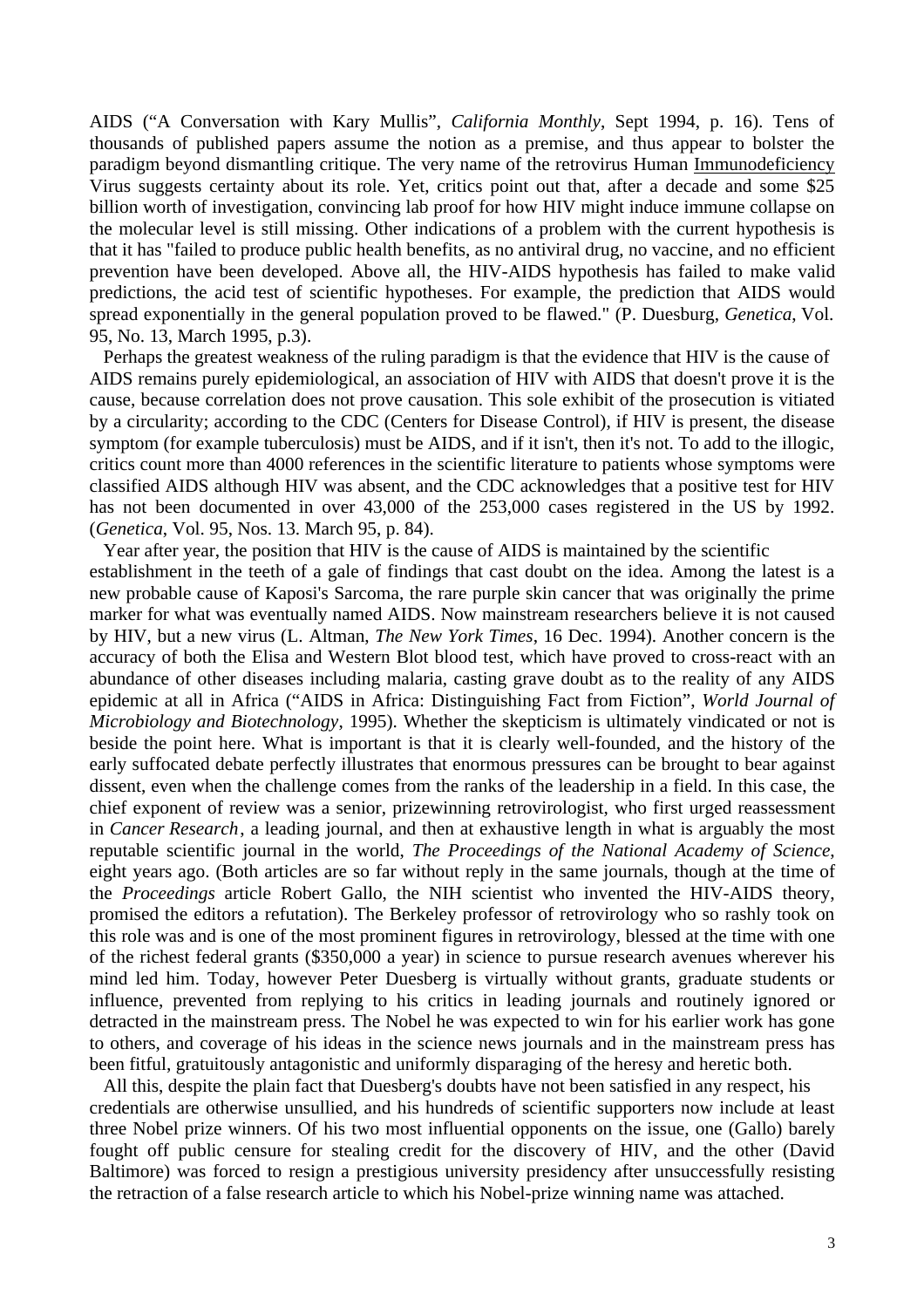None of that affects the scientific argument, of course, but it does raise questions as to why the media has proved so reluctant to cover the dissent. The New York Times, for instance, which systematically refers to HIV as the virus that causes AIDS, has covered the Duesberg dispute with only five brief stories in nine years. A string of mainstream magazines have assigned pieces only to kill them and coverage by network television has been non-existent until recently, owing to pressure from scientists at the NIH. (B. Ellison and P. Duesberg, "Why We Will Never Win The War On Aids", Inside Story Communications, 1994 and Regnery Gateway, 1995).

 Blatant, even admitted censorship has also been seen in the coverage of the dispute by the most widely read general news journals in science, *Science* and *Nature*. *Science* early on published a four page exchange between Duesberg and his opponents, but then cut off the debate and, apart from a sprinkling of letters, has published only tendentious news articles since, casting Duesberg and his ideas in an unfavorable light, quoting his critics liberally and limiting his replies. *Nature* has three times published unreviewed 'correspondence' claiming to refute Duesberg's ideas, and remarkably, has then explicitly declined to allow Duesberg to respond in full. Indeed, editor John Maddox advertised the censorship in a full page editorial entitled "Has Duesberg a Right of Reply?" (The answer was no).

 The peculiar extent to which *Nature* is willing to head off Duesberg's views was further exhibited when the *Sunday Times* of London printed extensive coverage of the unorthodoxy and of what it called "The Conspiracy of Silence" last year. Maddox wrote an editorial blasting the newspaper, and advising his readers not to buy the paper. The episode was reminiscent of an incident earlier when a NIH bureaucrat important in AIDS warned that reporters who covered Duesberg "are going to find their access to scientists may diminish." (*The AAAS Observer*, Sept. 1, 1989, p. 4)

 Paradigms are not overthrown save by new ones, and Duesberg has argued exhaustively that drugs are the prime candidate for a cause of AIDS. His latest work on the topic, refuting a study published in *Nature* which claimed otherwise, is in *Genetica*, a journal published in the Netherlands, which has devoted a special issue to alternative AIDS hypotheses, intended to redress the balance in the debate. Experimental work on such hypotheses remains limited, however, by the monopoly of federal funding by the AIDS establishment. Duesberg has applied for numerous grants to carry out experiments exploring the drug hypothesis but has always been turned down even, as in the latest instance, when his proposal had the strong support of the editor of *Science*.

 Thus the Galilean challenger is censored, and the 20th Century Church of the science establishment maintains its hegemony as effectively as the Church of Rome did in the 17th. In modern times the repression is abetted by an uncritical press, and the cooperation of funding officials who have an incestuous relationship with the ruling scientists. Then there is the power and influence of the drug companies, on which the few investigative reporters in the field have had nothing good to report.

 All this difficulty in overturning the entrenched orthodoxy may be nothing special to AIDS, or to science in general, but it hinges on a close-mindedness, a psychological and perhaps even venal attachment to the status quo that is contrary to the values professed by scientists as vital to good work. Is it naive to demand better? Much of the philosophy of science, and much of what has been written about the way science and scientists work, seems to argue that this behavior is inevitable as long as scientists are human, and anyway not entirely a bad thing. I once asked Thomas Kuhn whether the political battle forced on every reformer of orthodoxy in science was not contrary to the professed ethic of scientists, and he gave the question short shrift. Without such an obstacle course, he demanded, how otherwise would the new paradigm be tested?

 Such philosophical equanimity might fit with Kuhn's essential point that we must understand science as realpolitik, but I suggest that its force dissipates in an instant if one asks the obvious question: would Kuhn feel the same way if his own doctor informed him that his blood had tested positive for HIV? It is hard to imagine that he would not quickly develop a consuming, not-sophilosophical interest in seeing what conclusion might be reached freed of all political, cultural and psychological bias.